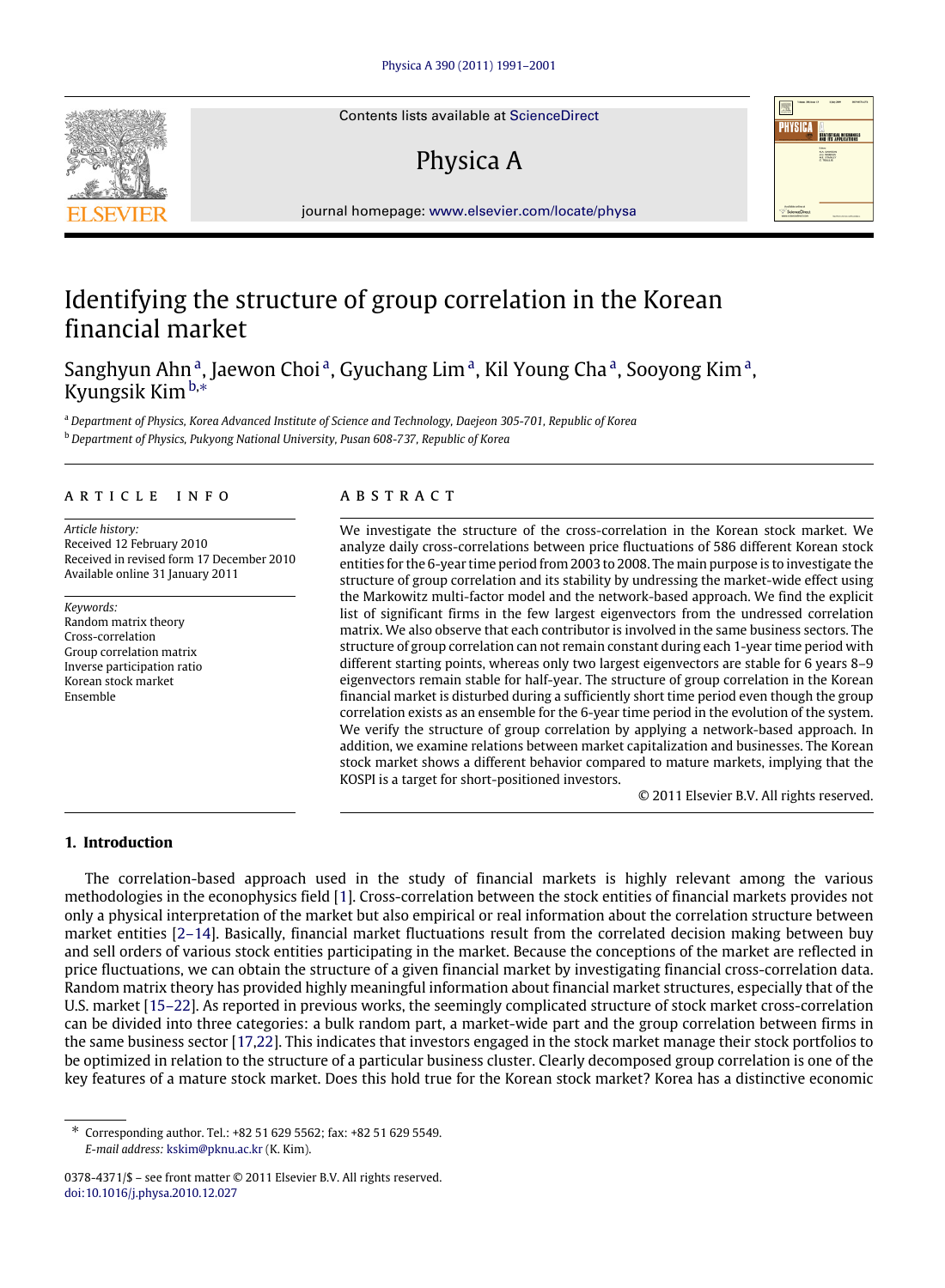structure and background compared with other typical mature markets [\[23\]](#page--1-5). Although several papers studying the crosscorrelation of the Korean stock market have been published recently, no work has investigated the explicit structure of group correlation [\[24](#page--1-6)[,25\]](#page--1-7). Genuine information about group correlation was obtained by undressing market-wide effects using the Markowitz multifactor models. In the first part of this paper, we found the structure of business clusters in the Korean stock market by applying multifactor models. We verified the business structures by a network approach. Time stability of the market structure is another major issue in this research. We investigated the time stability of the obtained group correlation by separating the time series into several parts. We ultimately tested whether the structure of group correlation in the Korean stock market was maintained consistently during a sufficiently long time period or whether it showed a different pattern in the evolution of the system.

#### **2. Method: random matrix theory**

We first obtained a correlation coefficient between a pair of stocks. In order to calculate the correlation coefficient between stock entities from the logarithmic returns of a financial time series, we defined the logarithmic return, *Ri*(*t*), as follows,

$$
R_i(t, \Delta t) = \log P_i(t + \Delta t) - \log P_i(t) \tag{1}
$$

where  $P_i(t)$  denotes the daily price of stock entity *i* at time *t* and  $\Delta t$  represents one day. In order to remove the effect of the magnitude of prices on the correlation coefficient, we used the normalized returns, *ri*(*t*), as follows:

$$
r_i(t) = \frac{R_i(t) - \langle R_i \rangle}{\sigma_i}, \qquad \sigma_i = \sqrt{\langle R_i^2 \rangle - \langle R_i \rangle^2}
$$
\n(2)

where σ*<sup>j</sup>* is the standard deviation of the return and ⟨. . .⟩ indicates a time average during L steps. The correlation coefficient can be derived by following relation

$$
C \equiv \langle r_i(t)r_j(t) \rangle = \begin{pmatrix} 1 & \dots & c_{1N} \\ \vdots & \vdots & \vdots \\ c_{N1} & \dots & 1 \end{pmatrix}.
$$
 (3)

The elements of the correlation matrix *Cij* have a range of −1 ≤ *Cij* ≤ 1. When the stocks *i* and *j* are perfectly-correlated, the value of  $C_{ij}$  is 1. On the other hand,  $C_{ij} = -1$  if two stocks are perfectly anti-correlated.  $C_{ij} = 0$  corresponds to the case where both stocks are uncorrelated. As mentioned above, the cross-correlation between the stock entities provides us with significant and meaningful information about the intrinsic structure of the stock market. The empirical time series of financial data always contains many effects, and therefore different levels of information exist in the market in the form of different levels of the cross-correlation coefficient. Previous work published in recent years [\[17\]](#page--1-3) has suggested that the financial cross-correlation matrix *C* is separated into three groups: (a) a random part; (b) a market-wide effect part; and (c) the group correlation between entities included in the same industry, i.e. the so-called business sector. Therefore, for the latter, apart from the largest eigenvalue, genuine information about the business sector among stocks was reconstructed by several next-largest eigenvalues according to

$$
C = \sum_{i=1}^{N_r} \lambda_i |\lambda_i\rangle \langle \lambda_i| + \sum_{j=1}^{N_g} \lambda_j |\lambda_j\rangle \langle \lambda_j| + \lambda_{\text{largest}} |\lambda_{\text{largest}}\rangle \langle \lambda_{\text{largest}}|
$$
\n(4)

where  $N_r$  and  $N_g$  represent the number of eigenvalues attributed to the random part and the correlations based on the business sector, respectively.

#### **3. Financial data**

#### *3.1. Data analyzed*

We analyzed the financial time-series data of Korean stock market securities from the Korean Composite Stock Price Index (KOSPI). We extracted the 586 largest stocks from the entire KOSPI that were exchanged on the Korean stock market during the period 2003–2008, forming *L* = 1500 records of daily returns for *N* = 586 Korean stocks. The mean value of the return of the Korean stock market is  $\langle R_{ij}(t + \Delta t) - R_{ij}(t) \rangle = 5.149$  and that of normalized log return is  $\langle R_{ij} \rangle = 0.000283$ . This result indicated that the average stock price increased in the time period from 2003 to 2008.

#### *3.2. Brief statistics of correlation coefficient*

We analyzed the distribution  $P(C_{ij})$  of the elements  $\{C_{ij}; i \neq j\}$  in the cross-correlation matrix *C*. We first examined *P*( $C_{ii}$ ) for daily returns from KOSPI data for the 6-year period. The *P*( $C_{ii}$ ) of the Korean stock market has an asymmetric coefficient distribution and each coefficient was positively correlated with the others; in other words,  $\langle C_{ij} \rangle > 0$ . We calculated the mean value of the empirical correlation coefficient  $\langle C_{ij} \rangle = 0.12$ . In the case of random time-series, the shape of the distribution  $P(R_{ij})$  was similar to the Gaussian distribution.  $P(C_{ij})$  corresponded well to the Gaussian distribution